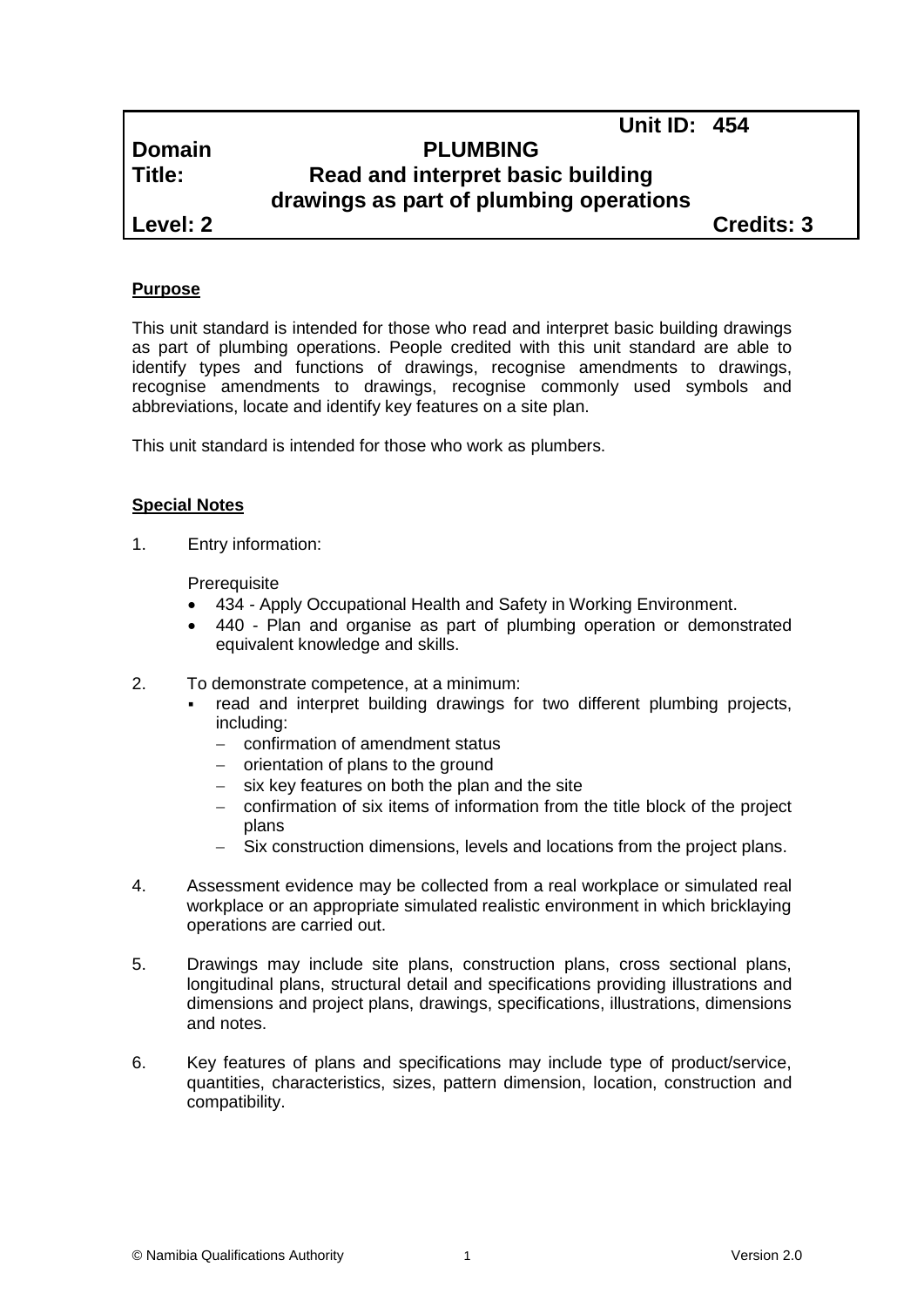- 7. Material attributes may include but not limited to types, characteristics, construction requirements, treatments and finishes.
- 8. Performance of all elements in this unit standard must comply with all relevant workplace requirements and/or manufacturers' specifications.
- 9. Regulations and legislation relevant to this unit standard include the following: Labour Act No. 11 of 2007
	- Regulations relating to the health & Safety of employees at work under Schedule 1 (2) of the Labour Act No.11 of 2007 and all subsequent

## **Quality Assurance Requirements**

amendments

This unit standard and others within this subfield may be awarded by institutions which meet the accreditation requirements set by the Namibia Qualifications Authority and the Namibia Training Authority and which comply with the national assessment and moderation requirements. Details of specific accreditation requirements and the national assessment arrangements are available from the Namibia Qualifications Authority and the Namibia Training Authority on [www.nta.com.na.](http://www.nta.com.na/)

## **Elements and Performance Criteria**

## **Element 1: Identify types and functions of drawings**

## **Performance Criteria**

- 1.1 Main types of plans and drawings used in plumbing operations are identified.
- 1.2 Key functions of each type of drawing are identified.
- 1.3 Quality requirements of company operations are recognised and adhered to.
- 1.4 Environmental controls are identified from the job plans, specifications and environmental plan.

#### **Element 2: Recognise amendments to drawings**

#### **Performance Criteria**

- 2.1 Title panel is checked to verify latest amendments to drawing.
- 2.2 Amendments to specifications are checked to ensure currency of information.